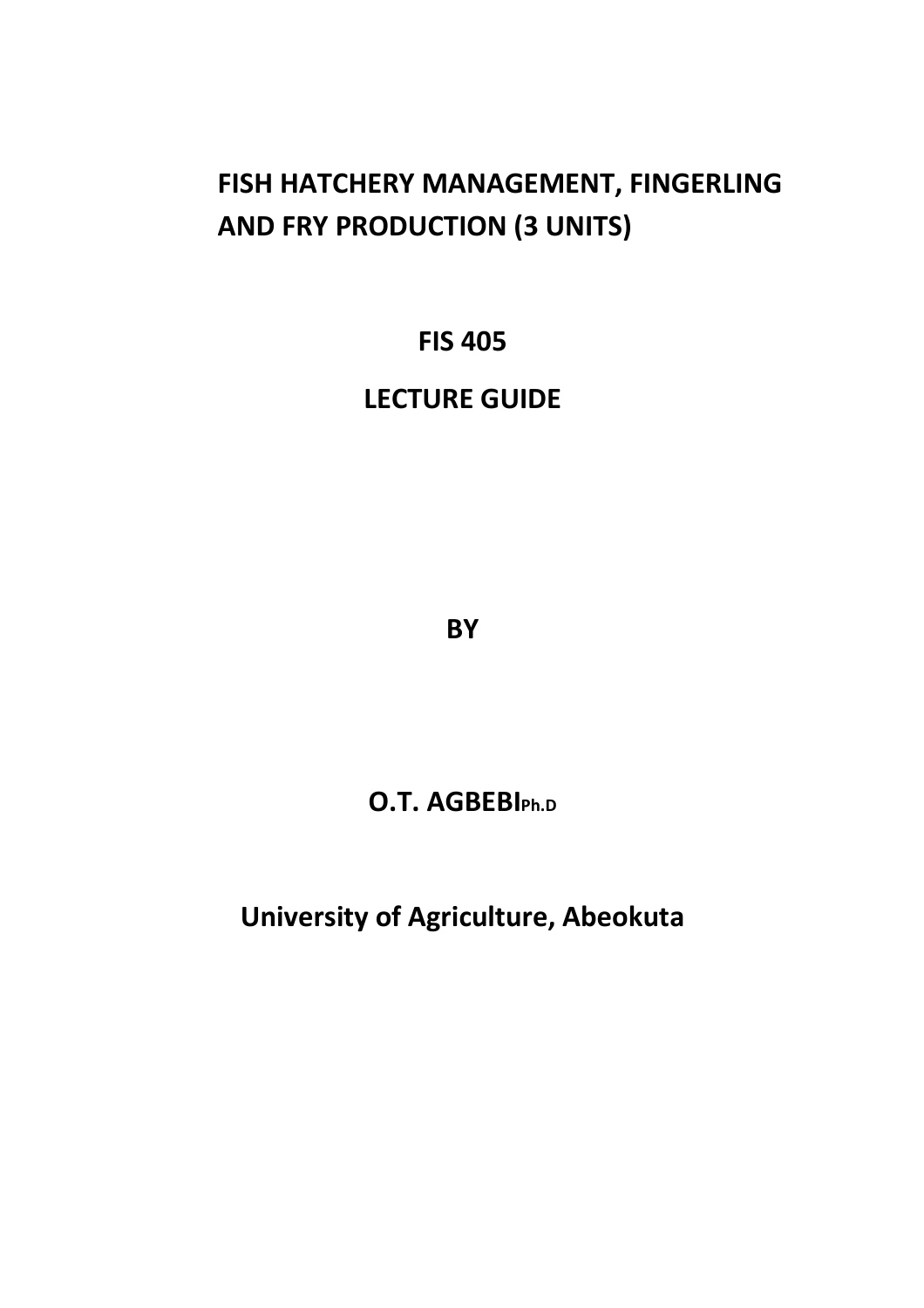#### **FIS 405: FISH HATCHERY MANAGEMENT, FINGERLING AND FRY PRODUCTION (3 UNITS)**

#### **SEGREGATION AND MATCHING OF BREEDERS**

 The first spawners or virgins are usually used for artificial propagation. Larger fish produce more eggs, but the handling of giants weighing over 10-15kg is rather difficult and tiresome. The most suitable size of spawners is 3-5kg. Larger specimens are convenient if breeders spawn spontaneously without having to be stripped. Very large fishes are less suitable for hormone treatment, because of the requirement of large doses of hormones and the difficulties in handling them.

 Before releasing the breeders in special spawning ponds for spontaneous spawning, or before they are prepared for induced spawning, the fish culturist should make sure that they are in a "ready-for-spawning" condition. Unless their gonads have developed up to the resting or dormant stage, they will not respond to any propagation technique. Therefore, sorting out of the right breeders is very important for successful artificial propagation.

In general, mature females are selected as follows:

- A well distended, swollen abdomen from which ripe eggs can be obtained by slightly pressing the abdomen toward the genital papilla. Ripe eggs are generally uniform in size and an experience breeder can see the nucleus as a small dark part in the centre of the egg.
- A swollen sometimes reddish or rise coloured genital papilla.
- They should be larger than 200g and not less than seven months old.
- The release of few drops of thick milt when its abdomen is probed slightly.

Many fishes exhibit distributive sexual demonstration which is necessary to examine the female of some fishes that are fed, to ensure that the abdominal fullness and size of gonads and not gorged food. Some of the above mentioned symptoms may kill some fishes while there may be additional symptoms in others. In the case of *colosssoma oculus,*the belly of the female becomes soft and rounded only a little before the actual spawning. This hard-bellied condition is a sort of adaptation for the co-existence of this fish.

 If both sexes are together in the same pond or cistern, as soon as the males indicate their readiness for spawning the females also achieve the same condition. Since the river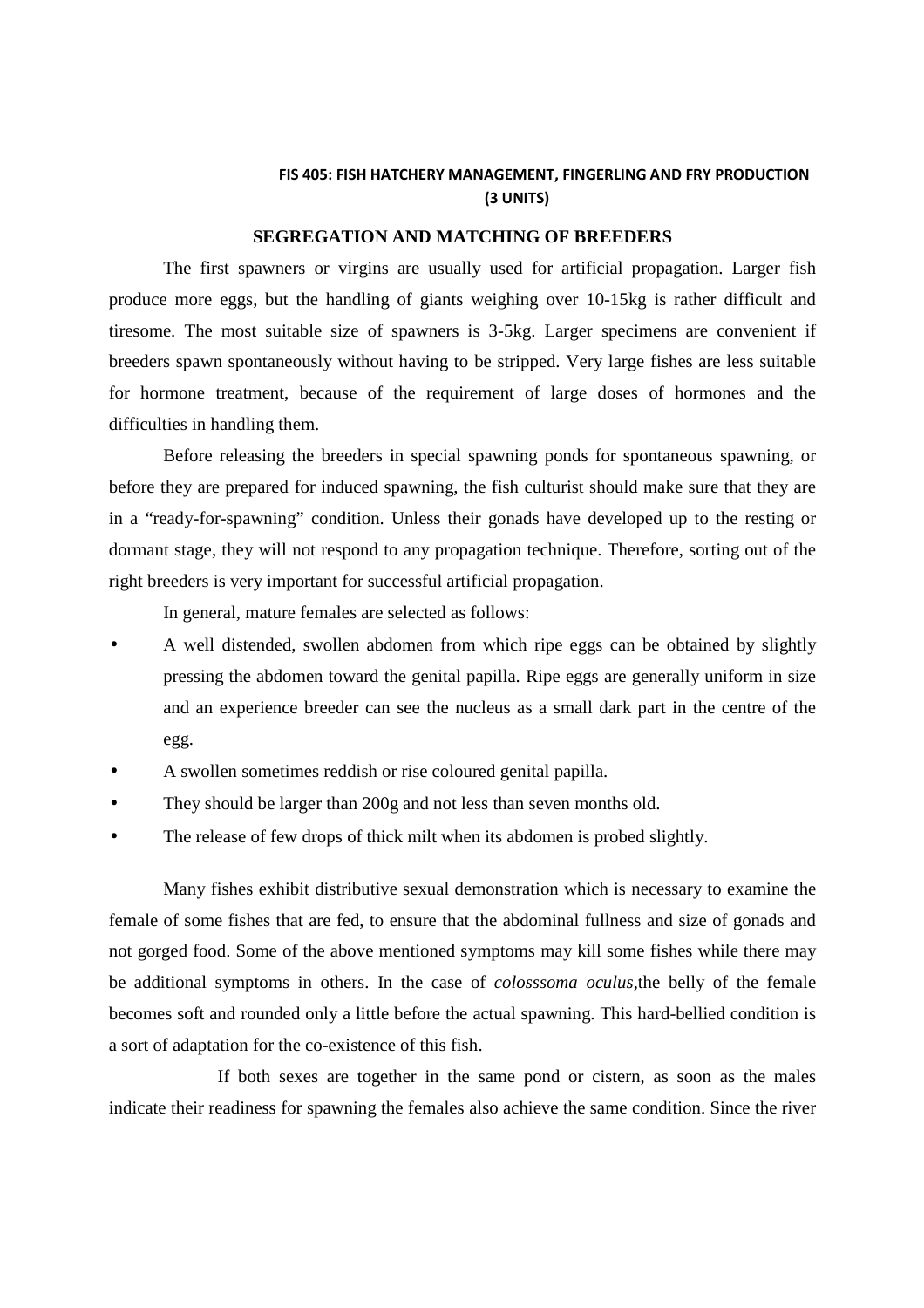spawners do not breed in confined water; there is no need to segregate their sexes. On the other hand, the segregation of sexes is mostly necessary in the case of uncontrolled pond spawners, since otherwise it may lead to uncontrolled spawning in the storing pond or unnecessary fighting among males.

 It is important that the culturist carefully observe the brood fish with respect to their anatomical and behavioral changes during their readiness for spawning.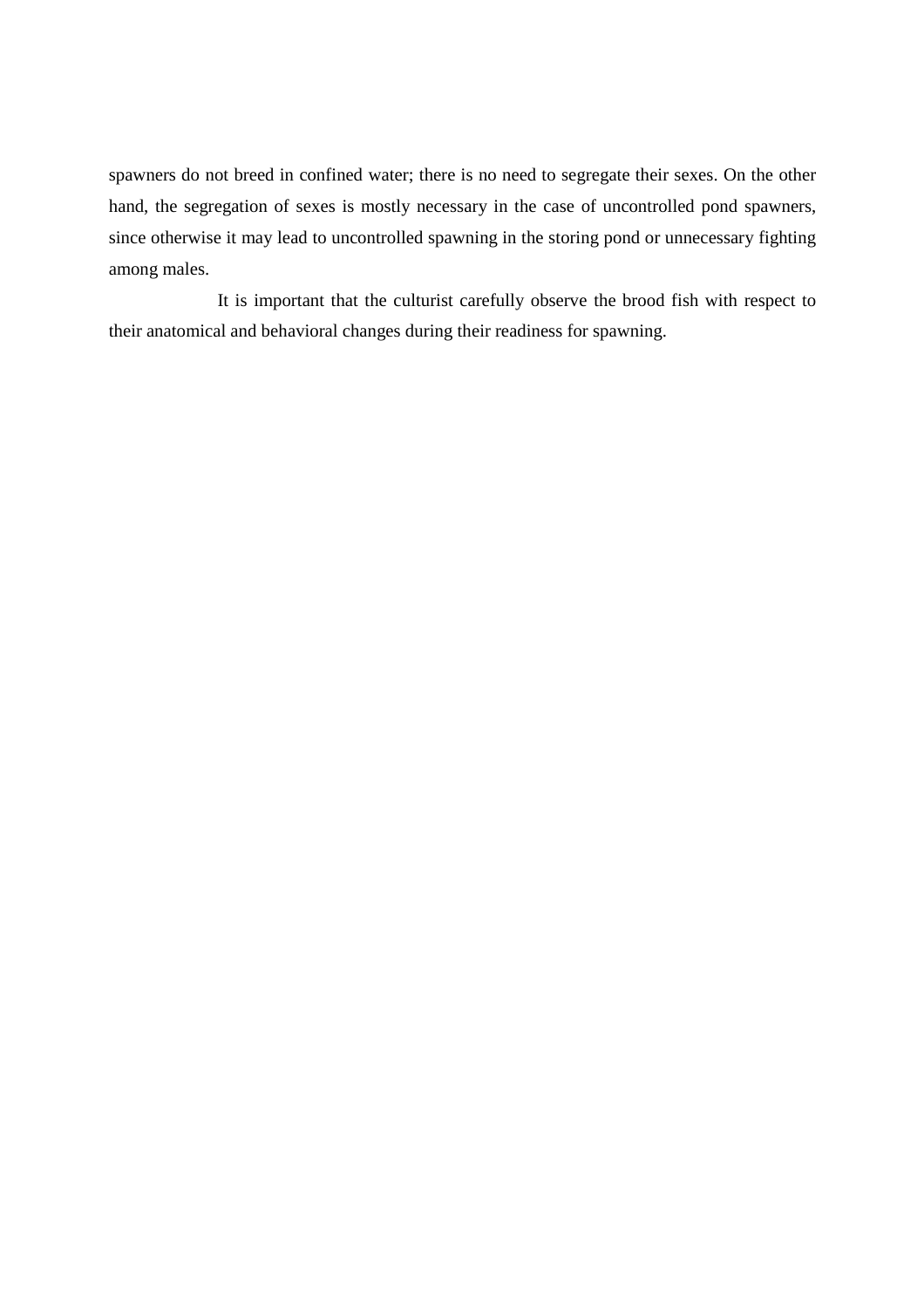### **SPAWNING TECHNIQUES: INDUCED BREEDING, ARTIFICIAL AND NATURAL SEX-REVERSAL, HYBRIDIZATION**

 Because development occur externally, it is possible to direct what phenotype sex is. During early embryology, an embryo is phenotypic ally, neither male or female in that it does not possess ovaries, testes, or other characteristics associated with the reproductive systems. Instead an embryo possess embryological pre=cursors of ovaries and testes (primordial germ cells), and not at this stage an embryo is "totipotent" because it could develop into either male or female. (It is different for each species), a chemical signal originated from a gene or set of genes, and this signal 'informs' the totipotent tissue which may be develop. Once this occurs and the tissues complete its development, the fish becomes either a phenotype male or phenotype female.

 There is a window of time, during which phenotype sex can be altered, and this window is specific. If a fish injects or absorbs anabolic steroids during this period, the steroid can direct the development of the totipotent cells. The exact dosage, duration of feeding, beginning and ending dates, and access to natural sources of food are major factors that determine the success of these endevours.

General methods used to produce either monosex female populations, either by feeding sexually undifferentiated fry rations that contain anabolic steroids or by raising fry in water that contains a dilute concentration of anabolic steroids. It major goal in tilapia farming is to produce all male population in order to prevent reproduction and to eliminate females, which grow more slowly than males. To accomplish this, swim-up fry are typically fed rations containing 60mg of 17α-methy/testosterone.kg fed for 30 to 60 days. This usually changes about 90-100% of the females into male which creates a population that is 95-100% male.

In salmon farming, the goal is to produce all female population in order to eliminate precocious males who die after they mature. To accomplish this, when salmon fry first begin to feed they are typically fed rations containing 20mg of 17β-estradiol/kg feed for 40 to 60 days.

The amount of hormone consumed by each fish is miniscule and most is eliminated rapidly. For instance, it is found rainbow trait exceeds 69% of ingested 17β-methy/testosterone within 24 hours and also 0.9% of injected 17α-methy/testosterone remained Juvenile T. aurea 21 days after it was removed from the diet. This means that the hormones used to sex reverse fish might be detectable only in parts per billion when sex-reversed fish reach marketable size, so the use of these hormones should pose no health hazards.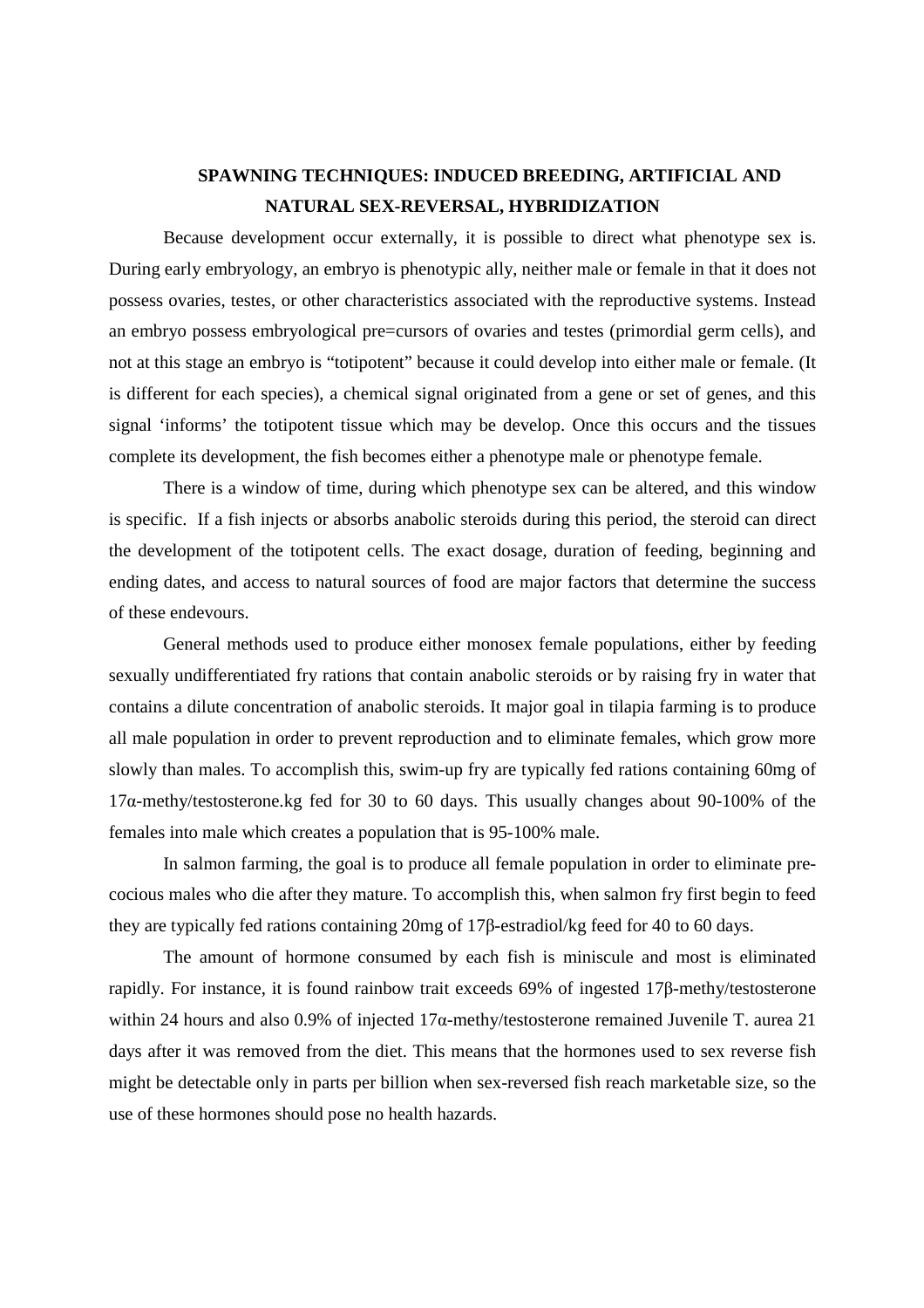#### **HYBRIDIZATION**

 This is the mating of genetically different groups from the same species (intra-specific hybridization) or from different species (inter-specific hybridization). Inter-generic hybrid is requires when parents from two different generic are crossed. Hybridization can be used to combine good traits from two different species into one group of fish or to transfer a characteristic of one group to another.

#### **USES**

Hybridization is for the production of new breeds or strains. It involves the production of uniform products. Processing of plants, and consumers often desire uniform products.

 It is the most efficient method of producing uniform progeny. It involves the production of monosex populations and for the production of hybrids to be stocked in natural bodies of water that are unable to maintain self-reproducing population.

 One thing that hybridization generally does not do is produce good brood stock; meaning not to egg/kg female, but to the ability of the hybrids to produce above average progeny. If hybrids do not produce above average progeny (unless they exhibit material heterosis) because their superiority is not original and is disrupted during gametogenesis, because hybrid superiority is due to interactions, when hybrids reproduce, their progeny exhibit a wide range of interaction effects. Although hybridization can be used to create new breeds and thus provide new pools that can be exploited by selection, hybridization is mainly used to produce superior animals and plants for grow-out. Selection is used to produce superior brood stock.

 Hybridization has been used to improve productivity in catfish culture as a stop-gap method until selection could be employed to create a better strain of channels catfish.

 Some hybrids crosses produce monosex population. Monosex population has been produced by inter-specific hybridization (hybridization of two species) in sunfish. The most famous and most important example is that which occurs in tilapia. It was discovered that progeny produced b y the hybridization of two species were all males.